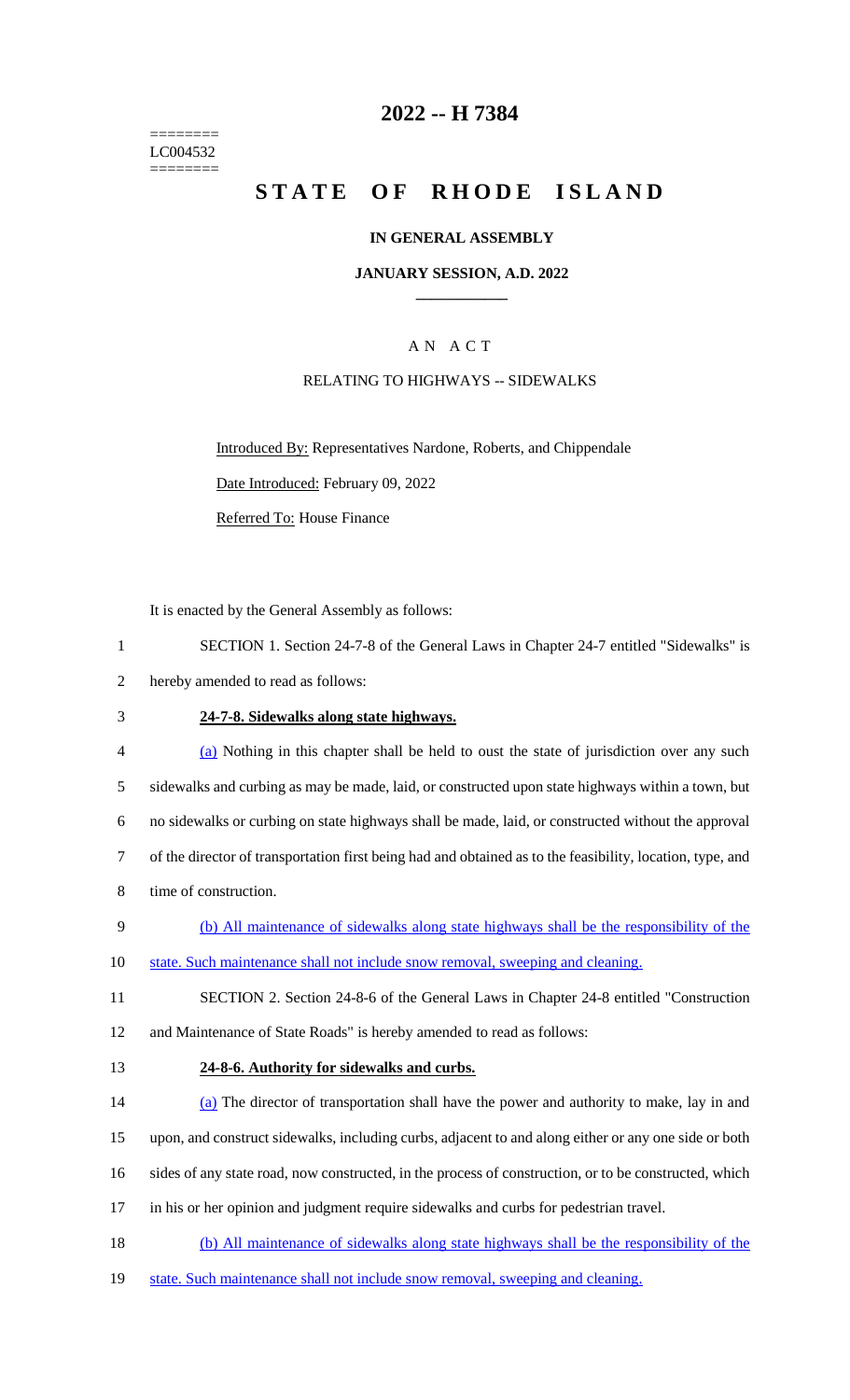1 SECTION 3. This act shall take effect upon passage.

#### $=$ LC004532  $=$